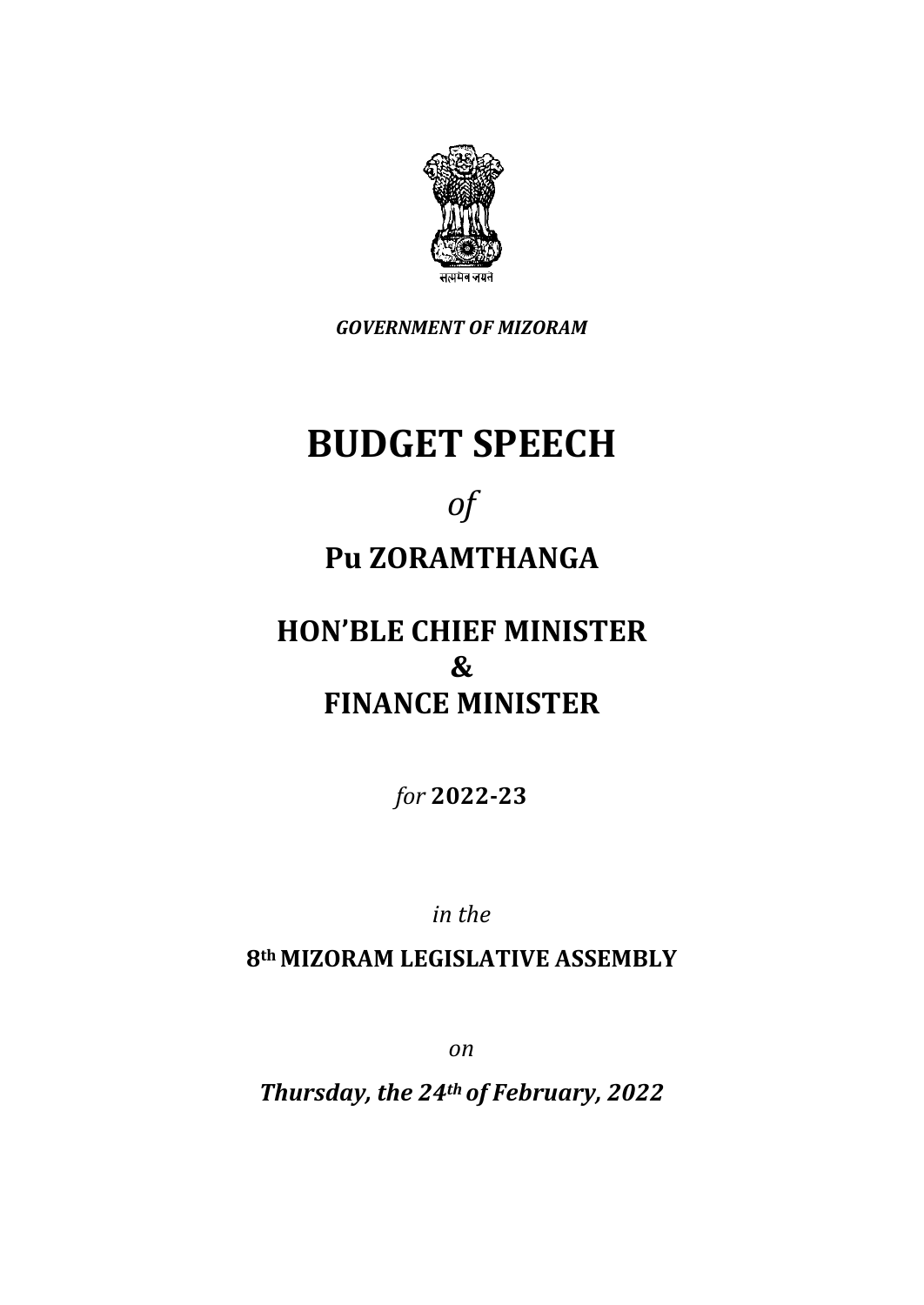### SPEECH OF THE FINANCE MINISTER AT THE PRESENTATION OF BUDGET FOR THE YEAR 2022-23

Hon'ble Speaker,

With your permission, I rise to present the Budget for the Financial Year 2022-23 before this august House.

1. Hon'ble Speaker Sir, just when we are cautiously looking forward to an economic revival from the traumatic impact of the first two covid waves, the country is once again engulfed by a third Covid-19 wave. But looking at the speed in coverage of covid vaccination, people's adherence to covid preventive measures and the tireless efforts of everyone involved to combat the pandemic, I am positive we will emerge stronger from the shackles of the pandemic.

2. Sir, as we know the State is facing major financial difficulties, I believe it is important to make the people aware of the grim facts that have driven the State to reel under such financial distress. There has been continual short release in Share of Taxes in the preceding years with a short release of ₹ 867.39 crore from January to March, 2020; and in 2020-21 the released amount was less than the budgeted figure by  $\bar{\xi}$  1,093.73 crore; yet again during the first quarter of 2021-22, there was a shortfall of ₹ 125.46 crore. Further, the Fifteenth Finance Commission's recommendation of ₹ 546.00 crore as a Special Grant to the State of Mizoram to make up for the projected reduction in the sum of Tax Devolution and Revenue Deficit Grant in 2019-20 has not been provided so far. Sir, this nonrelease of funds amounting to  $\bar{\tau}$  2,632.58 crore has profoundly impacted the

\_\_\_\_\_\_\_\_\_\_\_\_\_\_\_\_\_\_\_\_\_\_\_\_\_\_\_\_\_\_\_\_\_\_\_\_\_\_\_\_\_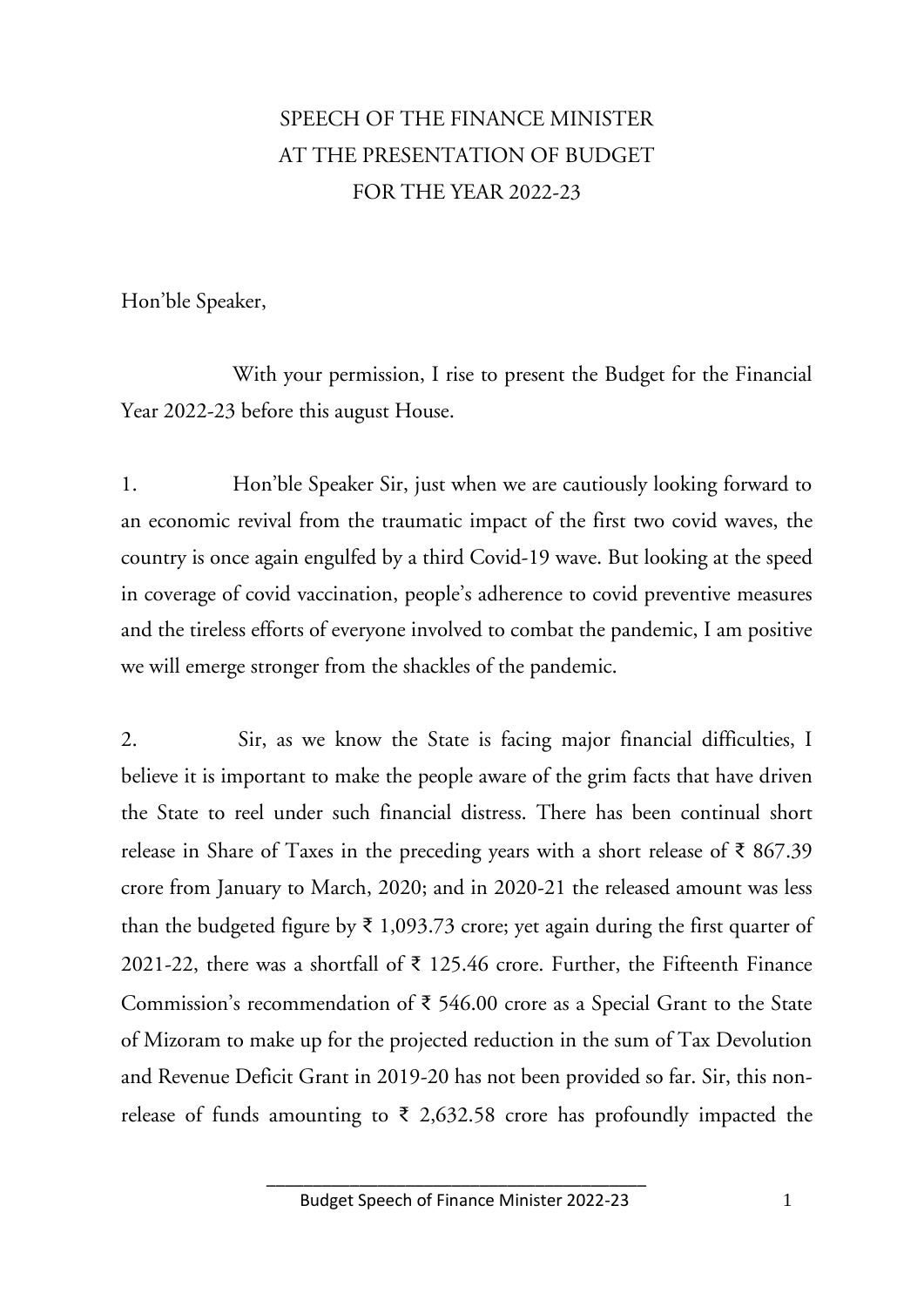State's vulnerable economy. However, on account of improvement in Central Government's tax collection, the short release of  $\bar{\tau}$  125.46 crore in the first quarter of 2021-22 is expected to be released during the last quarter of the current Financial Year.

3. Hon'ble Speaker Sir, Fund transfers from Union to the State Governments come as Tied Fund and Untied Fund. Tied transfers indicate that the Central Government exercises tight control over how these funds are used by the States, whereas Untied Fund can be used flexibly by the State Governments for their expenditure needs. Our sources of untied fund are Devolution of Taxes, Revenue Gap Grants and Open Market Borrowings while the rest of fund transfers from the Central come under Tied Fund. The anticipated amount of Untied Fund for 2022-23 is  $\bar{\tau}$  6,598.24 crore.

4. Sir, our State's Own Revenue earnings, which saw a decrease of 3.51% in 2020-21 from 2019-20, has shown an increase of 29.98% in 2021-22. However, as the pandemic has exacerbated the already wide revenue and expenditure gap, raising the tax and non-tax resources of the State as well as reducing non-essential expenditures have never been more imperative. The State Government thus constituted the *Mizoram Resource Mobilization Committee* to identify all possible untapped revenue potentials and areas where expenditures can be reduced. To enable the Government to function in an efficient but cost effective environment, a *Manpower Assessment Committee* has been formed to make an assessment of the number of posts required to be retained/created, to make recommendation for filling up of various posts on the basis of functional requirements.

5. High obligatory expenses compounded by covid-related expenditures and low revenue income have pushed the State's Gross Fiscal Deficit for RE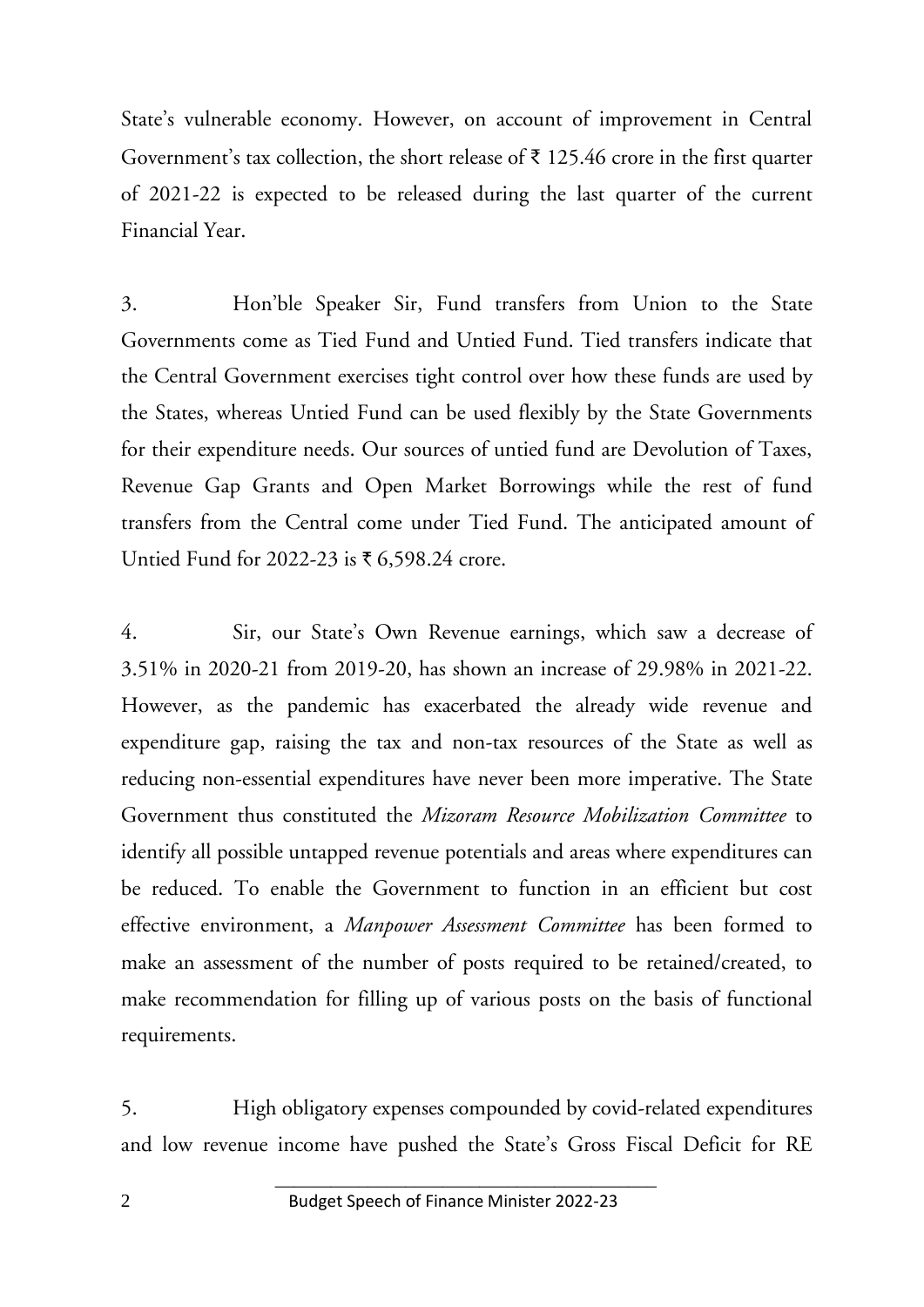2021-22 to 5.20% from the estimated figure of 2.14%. Revenue Deficit as Percentage of GSDP is estimated at 0.56% for 2021-22.

6. GSDP for 2022-23 is estimated to be  $\bar{\tau}$  39,458.50 crore at Current Price presenting a growth rate of 16.76% against the current year's figure of `33,793.15 crore. Sir, I would like to add that the State's GSDP for 2022-23 is estimated based on 2018-19 actuals figure which was before the onset of the pandemic, hence, final figure may undergo change. Though the GSDP projected figure seems high, the contribution of service sector and agriculture & allied sector stand out over industrial sectors, which is not considered to be an ideal growth.

7. The State's Own Revenue for 2022-23 is estimated at 14.33% of the Total Revenue Receipt, 1.72% lower than the current year's estimate and accounts for 4.15% of GSDP which is at a fairly accurate level compared to previous year's figure.

8. As we will be exploring all potential avenues for increasing the Government's revenue income, I aim to maintain a revenue surplus of  $\bar{\tau}$  1419.69 crore in 2022-23.

9. The estimated Gross Fiscal Deficit as a percentage of GSDP for 2022-23 is 3.07% as against 5.2% in 2021-22 (RE) and Primary Deficit will stand at 1.90%.

10. The accumulated outstanding debts will be  $\bar{\tau}$  12,553.08 crore and the Debt/GSDP ratio is 31.81%. During the Fourteenth Finance Commission period, we had been doing well in maintaining the Debt sustainability and the debt as a percentage of GSDP which was at 41.85% in 2017-18 had been reduced to 32.72% in 2019-20. However, due to limited resources, it has gone up to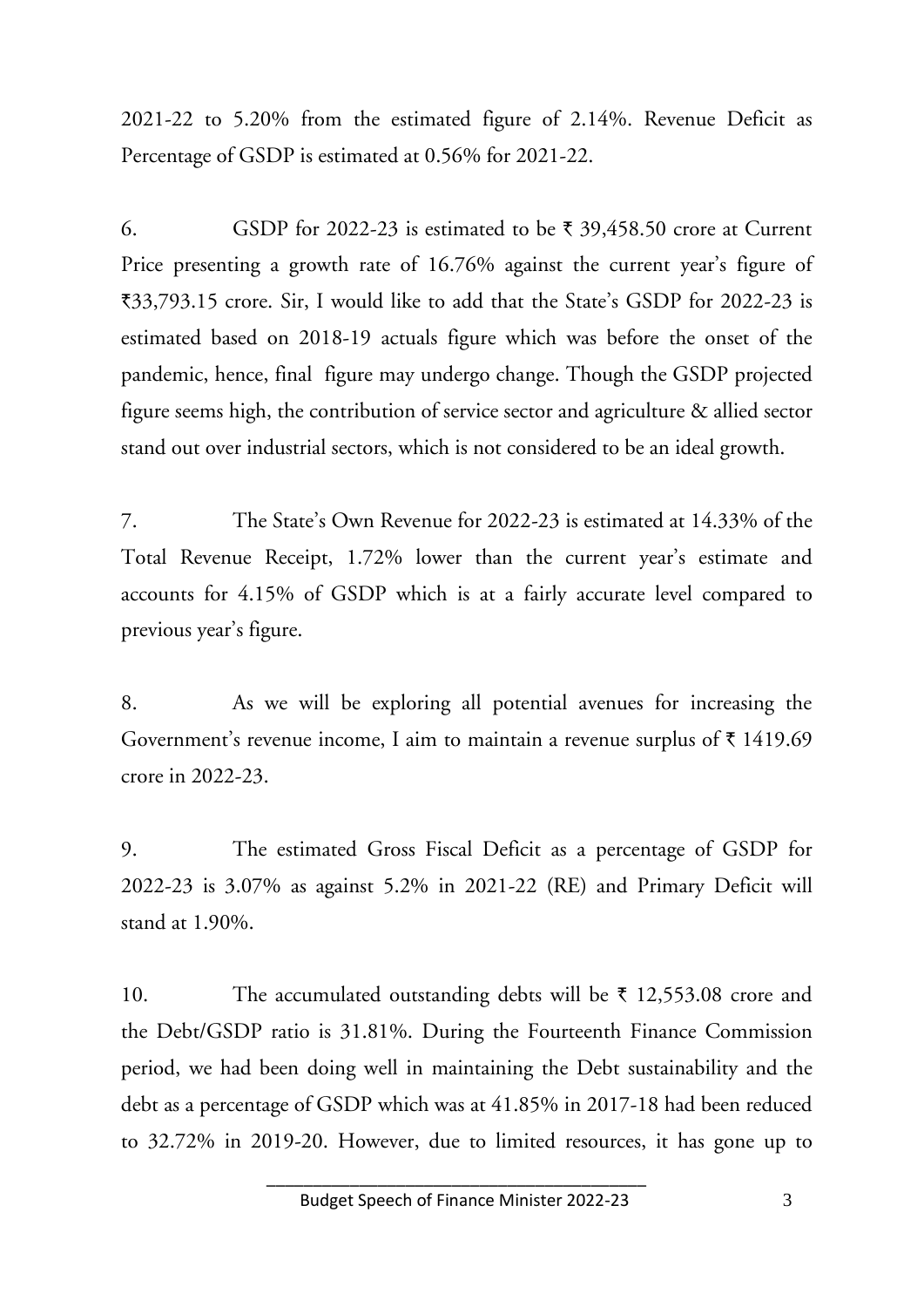34.40% in 2021-22(RE) and is likely to come down to 31.81% in the new financial year.

#### **BUDGET ESTIMATES 2022-2023:**

11. Hon'ble Speaker Sir, in the face of a vigorous third wave of Covid-19, I would like to point out that this year's budget estimates are made in the most resilient possible manner.

#### **I RECEIPTS:**

#### **A. REVENUE RECEIPTS:**

12. The State's main source of revenue comes from State's Own Tax and Non-Tax Revenues, Share of Taxes, Revenue Gap Grants and other various grants received from the Centre. The total Projected Revenue Receipt for the year 2022-2023 is  $\bar{\tau}$  11,426.21 crore. Revenue Receipts are mainly used for routine functioning of the Government.

#### **State's Own Tax and Non-Tax Revenue:**

13. The estimated earnings from our State's Own Tax Revenue is  $\text{\textsterling}801.30$  crore which is 11.36% increase from current year's BE of  $\text{\textsterling}719.56$  crore. Further, we are trying to achieve  $\bar{\tau}$  836.43 crore from our Own Non-Tax Revenue which includes  $\bar{\tau}$  109.00 crore subsidy amount to be credited to P&E Department's revenue account. Without this, the projected increase of Non-Tax Revenue compared to 2021-22 BE of  $\bar{\tau}$  677.26 crore with deduction of  $\bar{\tau}$  175.00 crore subsidy is 7.41%. The aggregate growth of State's Own Tax and Non-Tax Revenue will be 4.19%.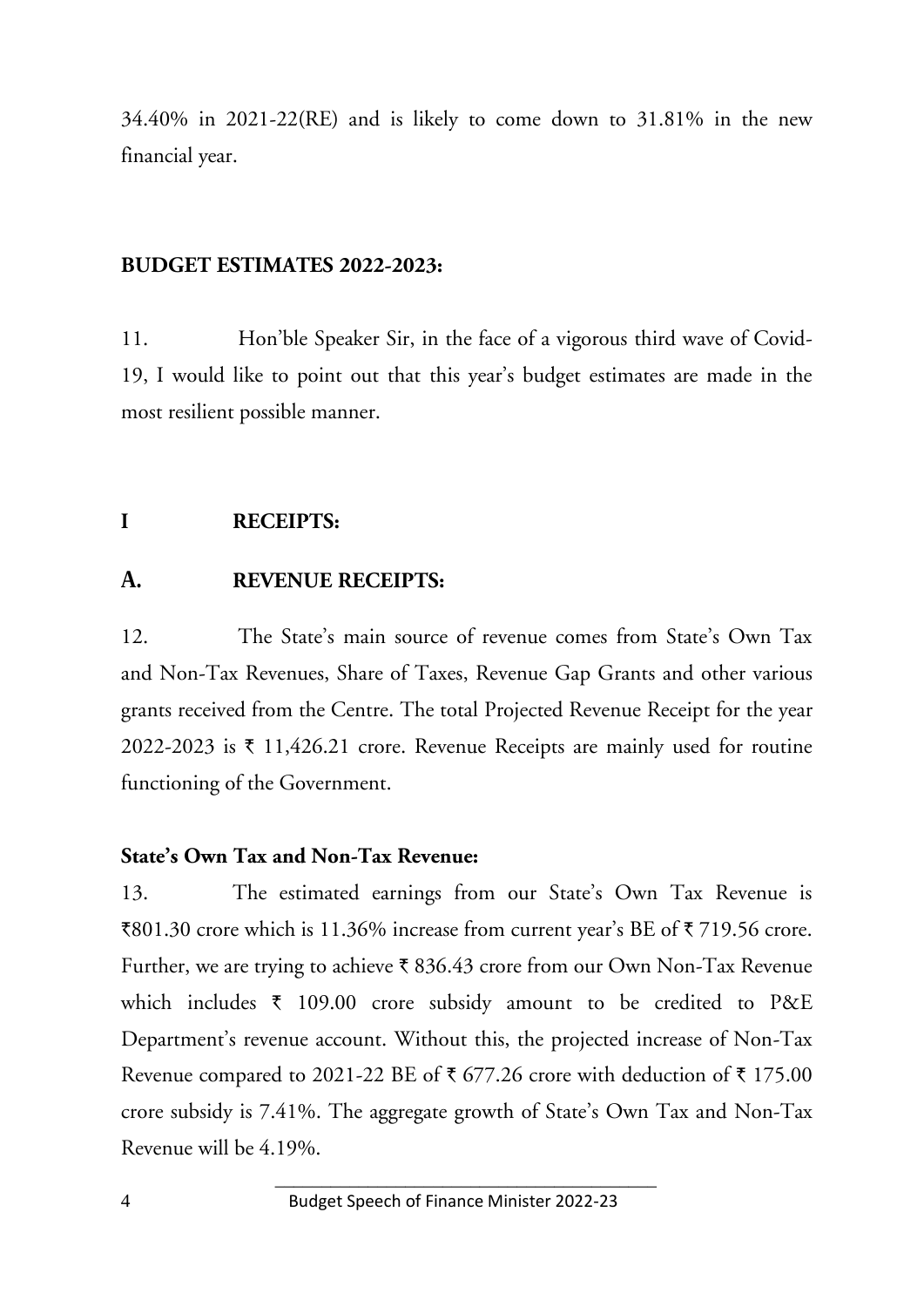#### **Tax Devolution:**

14. The State's share of tax devolution as recommended by the Fifteenth Finance Commission is 0.500% from the 41% of central divisible pool of taxes, and is lower than 0.506% recommended in its Interim Report for 2020-21. However, actual transfer will depend on tax buoyancy of the Central Government. For 2022-23, the Centre has allocated  $\bar{\xi}$  4,083.24 crore which is 22.70% higher than the current year's BE. Sir, the tax devolution is the State's biggest source of untied fund.

#### **Centrally Sponsored Schemes (CSS)**

15. We have estimated  $\bar{\tau}$  2,646.64 crore from various Centrally Sponsored Schemes and we also expect to receive  $\bar{\tau}$  985.77 crore from other transfers like NLCPR/NESIDS, NEC, ST Welfare Grants, Central Road Funds etc**.**

#### **Finance Commission Grants:**

16. The Central Government, as recommended by the Fifteenth Finance Commission, has allocated grants for Mizoram under the following components:

#### **a) Post Devolution Revenue Deficit Grants:**

17. Revenue Deficit Grants are released as monthly installments to 17 States as per the recommendations of the Fifteenth Finance Commission to meet the gap in Revenue Accounts of the States post devolution. States which still show revenue deficit post devolution are recommended Revenue Deficit Grants. The Centre has put an estimated amount of  $\bar{\tau}$  1,615.00 crore for 2022-23 as recommended by the Fifteenth Finance Commission which is 9.78% lower than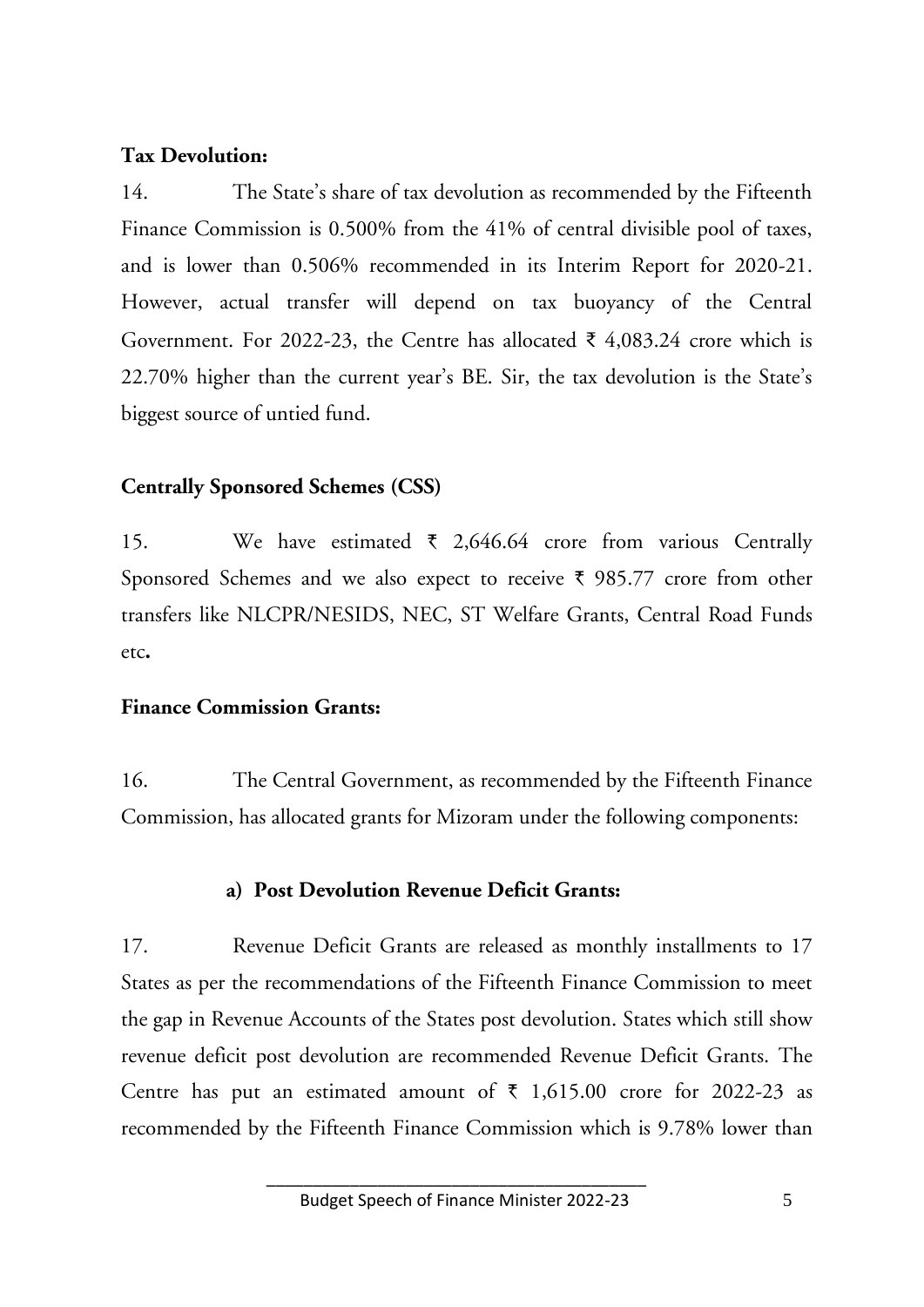the current year's BE. The recommended Revenue Deficit Grants diminish towards the end of the Finance Commission award period with only  $\bar{\tau}$  586.00 crore recommended for 2025-26.

#### **b) Local Body Grants:**

18. It is estimated that  $\bar{\tau}$  106.00 crore will be received towards Local Body Grants with an estimated amount of  $\bar{\tau}$  71.00 crore under Rural Local Body Grant and  $\bar{\tau}$  35.00 crore under Urban Local Body Grant. The recommended amount for Rural Body Grant is 2.90% more than the previous year's figure while there is an increase of 2.94% in respect of Urban Body Grant. 40% of these grants is untied and can be used by the Local Bodies for felt needs under their respective subjects while 60% of the Grants is tied and can be used only for assigned activities. The actual absolute shares of various local bodies under these grants are subject to review by the Second Mizoram State Finance Commission.

#### **c) State Disaster Risk Management Fund (SDRMF):**

19. As recommended by the Fifteenth Finance Commission, grant under this fund has been increased to  $\bar{\xi}$  49.00 crore from  $\bar{\xi}$  47.00 crore for BE 2022-23. Apart from disaster response and mitigation purposes, ex-gratia compensation amounting to  $\bar{\tau}$  50,000 per case of Covid-19 deaths is met from SDRMF. As of today, more than 420 ex-gratia claims for Covid deaths have been settled and more compensation are being released. In addition, for VLTF/LLTF who are the main workforce in combating Covid, the Mizoram Government has devised a separate Ex-gratia Compensation Scheme to be paid to the next of kin of VLTF/LLTF members/volunteers from the State Fund at the rate of  $\bar{\tau}$  20.00 lakh per case and three cases of compensation claims for VLTF/LLTF volunteers on duty have also been settled. Here, I would like to let this august House know that validity for ex-gratia compensation to the next of kin of VLTF/LLTF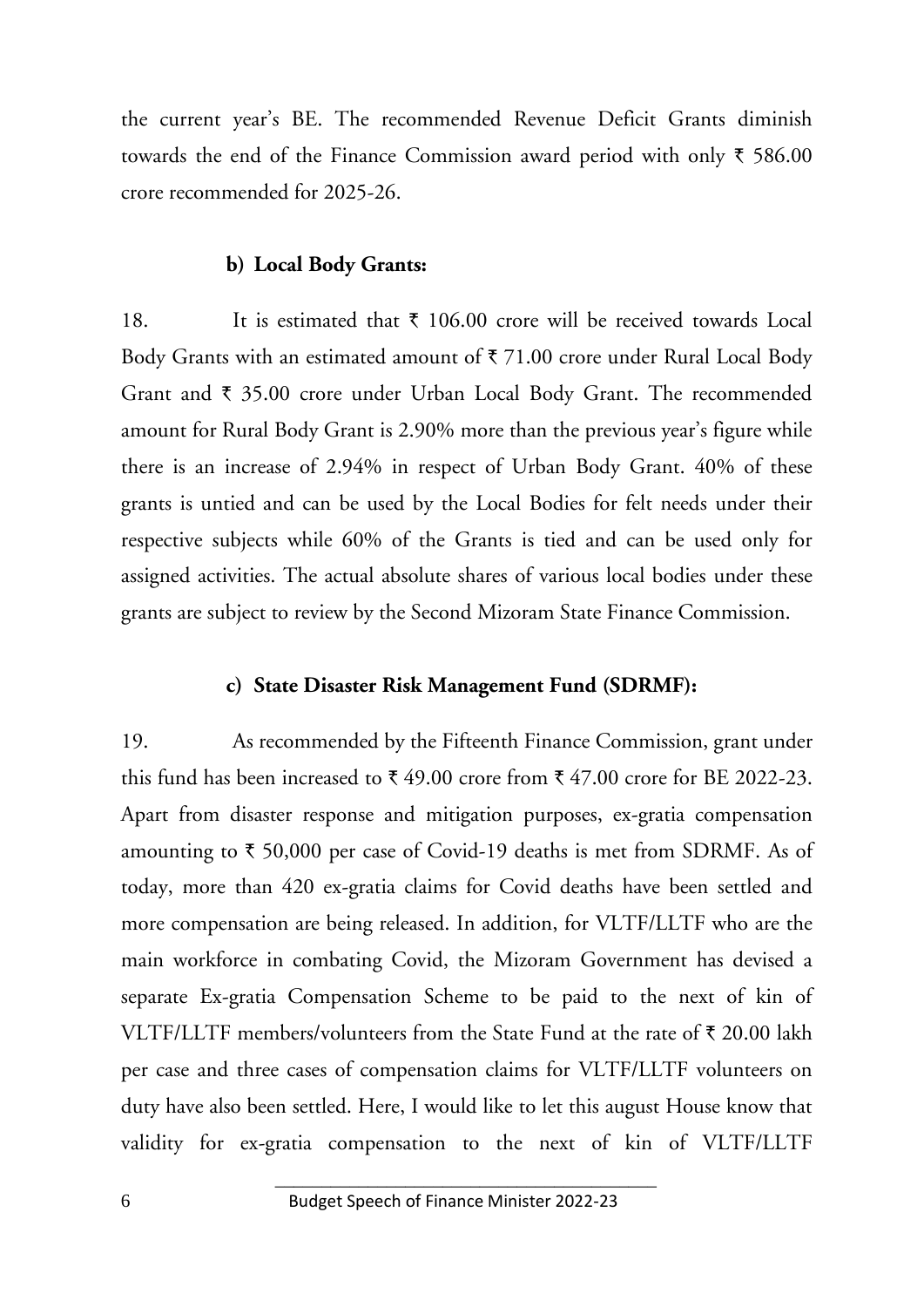members/volunteers which was ended on September 30, 2021 has been extended up to  $31^{\text{st}}$  March, 2022.

#### **d) Health Grants:**

20. As recommended by the Fifteenth Finance Commission, the Central Government has allocated Health Grants amounting to ₹ 31.19 crore for 2022-23. These grants are meant for addressing the gaps in primary health infrastructures.

#### **Prime Minister's Development Initiative for North East (PM-DevINE):**

21. Hon'ble Speaker Sir, I am immensely delighted to mention that the Central Government has allocated ₹ 500.00 crore for "*Construction of Aizawl Bypass on Western Side"* and ₹ 100.00 crore for "*Pilot Project for Construction of Bamboo Link Road at Different Locations in Various Districts in the State of Mizoram"* under PM-DevINE Scheme which will be implemented through the North-Eastern Council. These projects will go a long way in boosting the State's economy and securing livelihoods for many. Construction of Bamboo Link Roads being a pilot project, with meaningful and successful implementation, many folds of funds could come.

#### **B. CAPITAL RECEIPTS:**

22. Capital Receipts are receipts that create liabilities such as loans from the general public, foreign governments and the Reserve Bank of India (RBI), disinvestment receipts and recoveries of loans from State and Union Territory Governments and other parties. The total estimate for Capital Receipts to be realized for the year 2022-23 is  $\bar{\tau}$  2,581.95 crore. The increase in Capital Receipts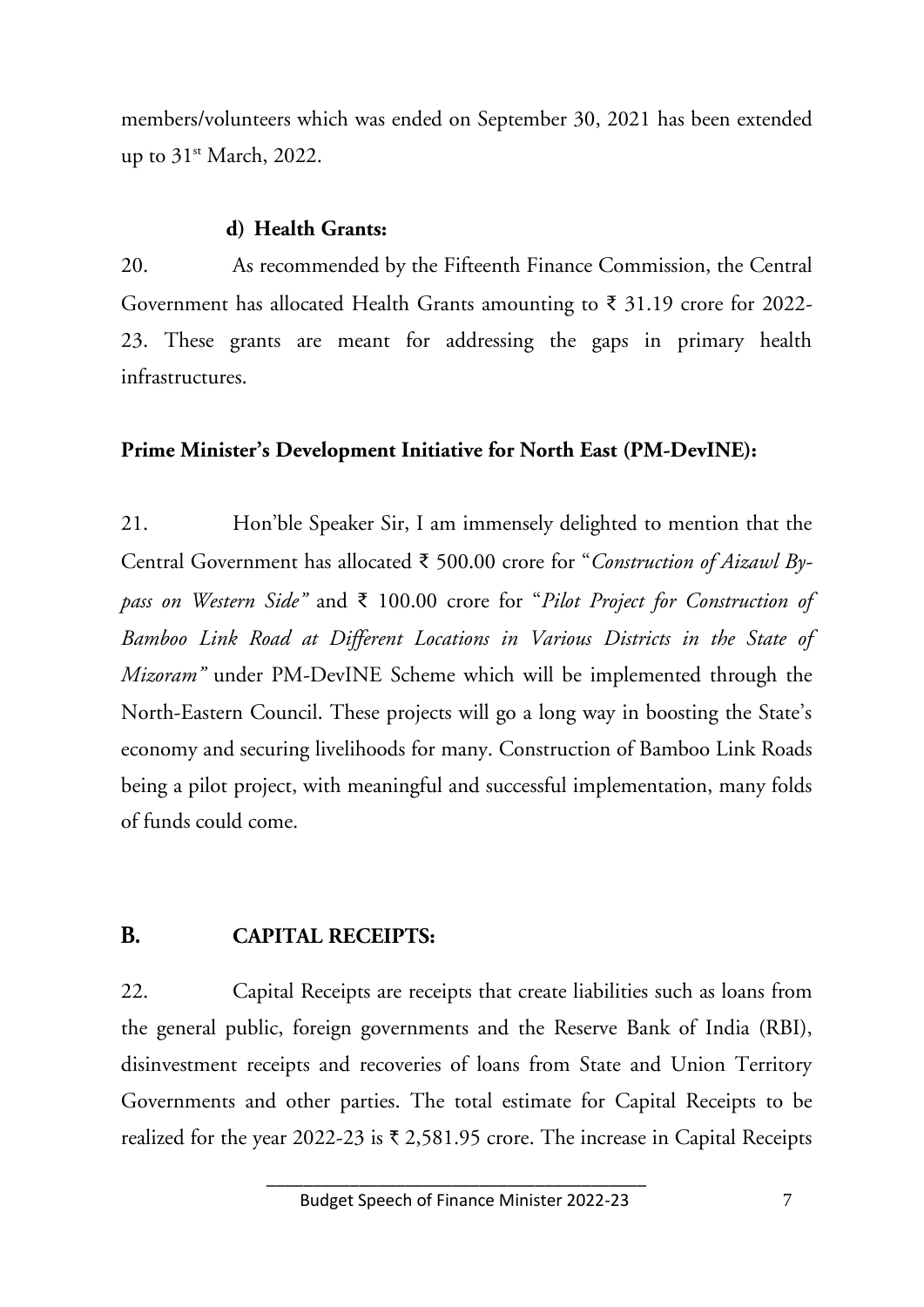is 90.82% higher than current year's projection of  $\bar{\tau}$  1,353.08 crore as the State is likely to borrow excessively from the RBI as Ways and Means Advances (WMA) in order to meet its obligatory expenses. The amount earmarked under WMA from RBI is  $\bar{\tau}$  1,000.00 crore for 2022-23 as against  $\bar{\tau}$  100.00 crore in 2021-22 to avoid excessive supplementary allocations as was done in 2021-22.

#### **Internal Debts:**

23. A sum of  $\bar{\tau}$  2,429.00 crore is estimated to be received from Internal Debts of the State. Internal Debts include various loans such as Market Loans which is projected at  $\bar{\tau}$  900.00 crore, NABARD Loan is kept at  $\bar{\tau}$  170.00 crore, National Co-operative Development Corporation Loan capped at  $\bar{\tau}$  5.00 crore, Rural Electricity Corporation at  $\bar{\tau}$  2.00 crore, Power Financing Corporation loan estimated at  $\bar{\tau}$  2.00 crore and SIDBI loan of  $\bar{\tau}$  350.00 crore.

24. The Government vows to continue rural infrastructure development works through NABARD loans. Some of the major projects approved for funding under NABARD RIDF XXVII are *Construction of CHCs, PHCs etc. & for Infrastructure and Logistic Supplies for Fighting the Ongoing Covid Pandemic* with a total project outlay of ` 27.25 crore*, Upgradation of Existing 17.9 km Road to Cement Concrete Pavement from Meidum - Hortoki (Phase-II)* with a project amount of ` 133.66 crore, *Construction of Separate 11kV Feeders for Power Supply*  to Agricultural Lands amounting to ₹ 12.25 crore, *Soil Conservation Measures for Enhancement of Productivity in Mizoram* with a total project cost of  $\bar{\tau}$  10.00 crore and *Six Irrigation Projects in Mizoram* with a project amount of  $\bar{\tau}$  10.47 crore. The State is also committed to take up more rural development projects in the coming Financial Year.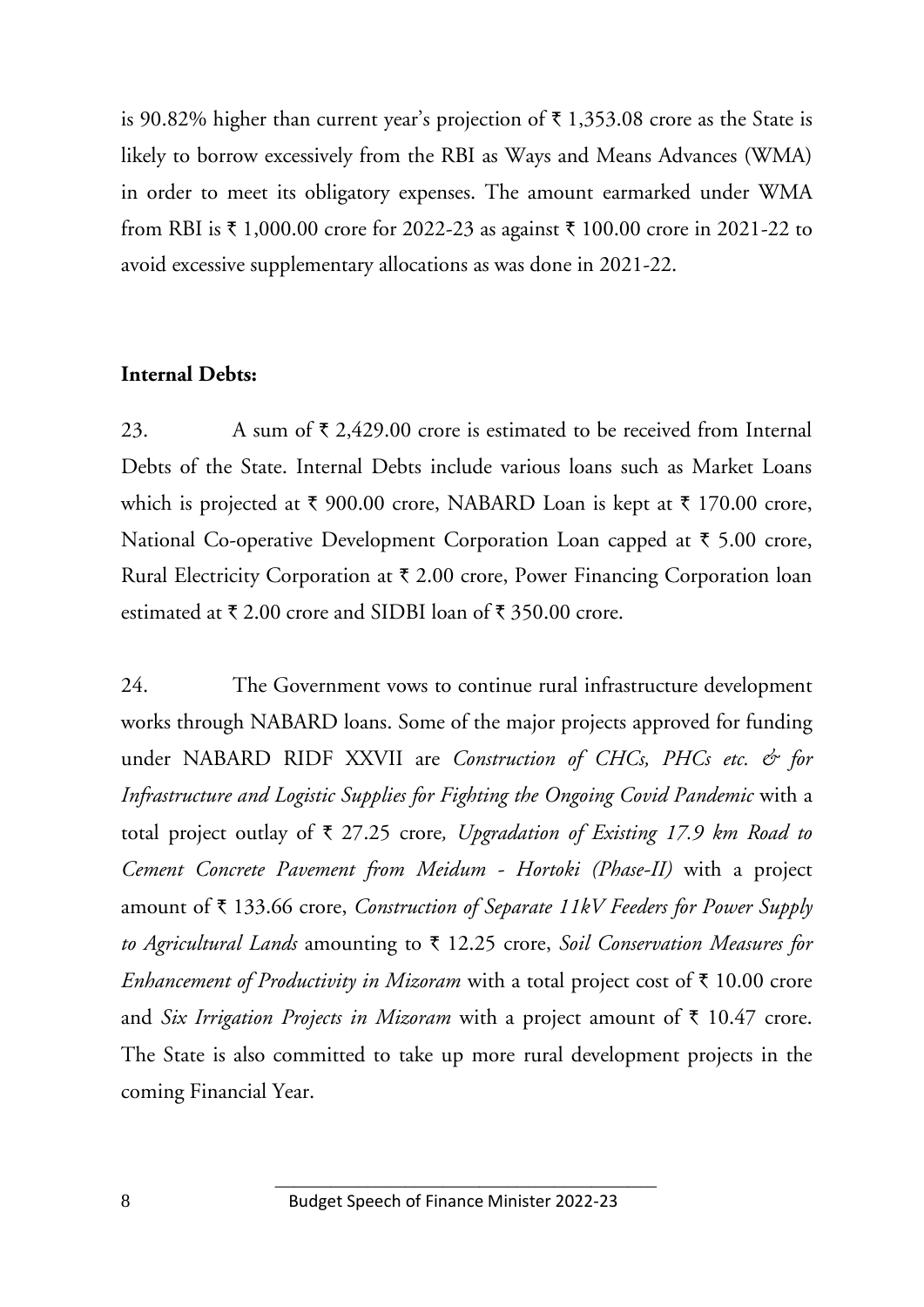#### **Loans and Advances:**

25. Externally Aided Projects are usually high impact developmental projects that are funded by external or foreign donor agencies like JICA, ADB, World Bank etc. It is a grant with counterpart funding of 20% by state and the 80% being a loan. The loan portion of 80% is also borne by the Centre and State in the ratio of 90:10. An amount of  $\bar{\tau}$  19.34 crore is estimated to be availed from the loan portion and  $\bar{\tau}$  261.13 crore is expected to be received as grant through Externally Aided Projects.

26. We have two projects under the Department of Health & Family Welfare to address the dire healthcare needs of the State. *Mizoram Health Systems Strengthening Project* with a project amount of ₹ 280.00 crore is presently being implemented while *Mizoram State Super Specialty Cancer Hospital* with a project cost of ₹ 500.00 crore is in the final stage of approval. UD&PA Department's *Sustainable Urban Transport Project in Aizawl City* with a total project amount of ₹ 1,958.70 crore has also been approved and the Project Readiness Financing for this project has been kick started. *Biodiversity Conservation and Forest Enrichment Project* with a project cost of ₹ 484.27 crore and *Technical Cooperation Project (TCP) on Agriculture & Allied Sector in Mizoram* amounting to ₹ 1.50 crore have been approved in principle by the Department of Economic Affairs, Ministry of Finance. Further, there are a few other projects which are under consideration by the Ministry.

27. With an aim to create productive assets and generation of employment opportunities during challenging times as of now, a 50-year interest free loan with an amount of ₹ 100.00 crore is expected to be availed unde*r 'Scheme for Financial Assistance to States for Capital Expenditure'* in 2022-23.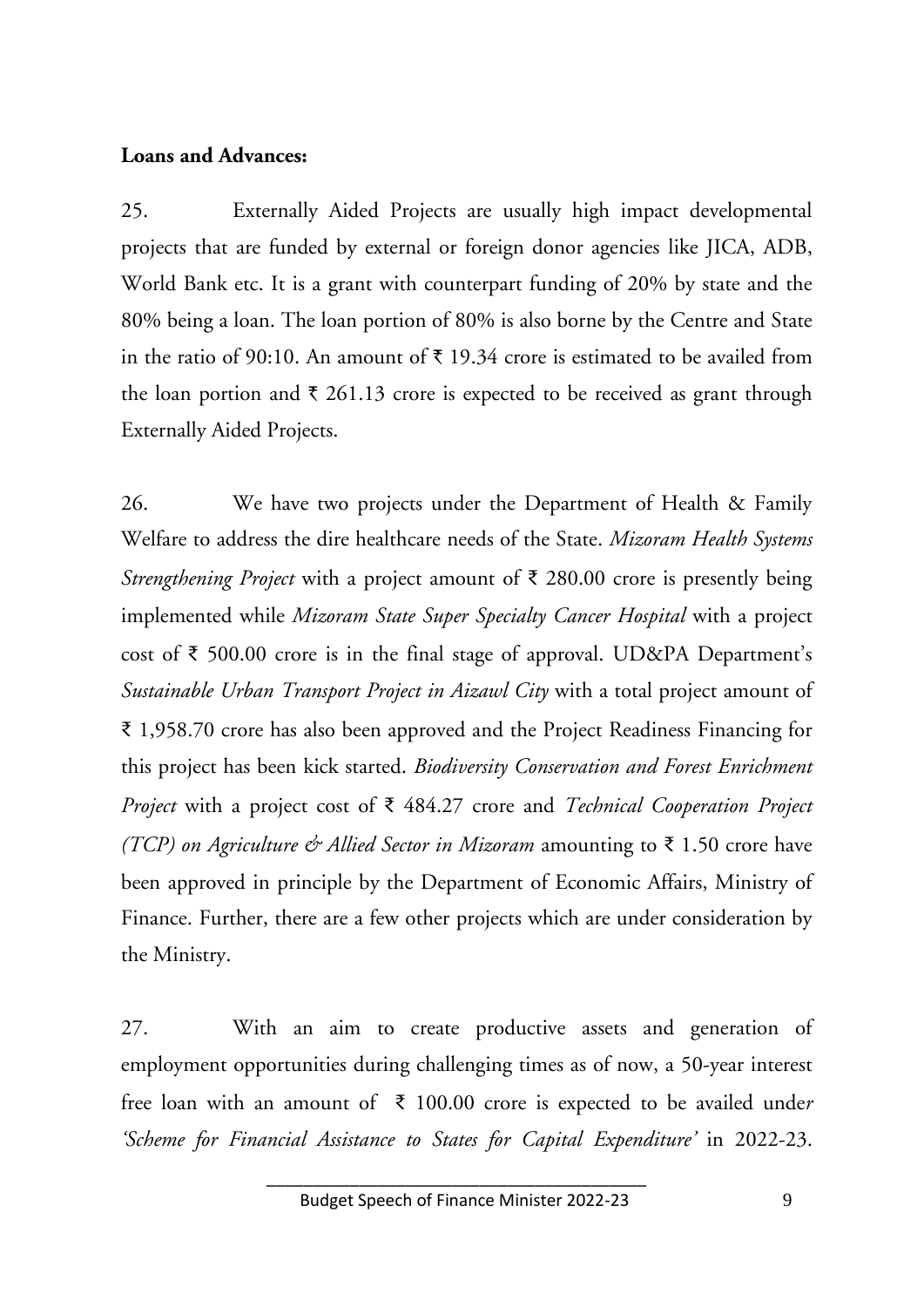Ongoing Projects under this Scheme to continue in the next financial year and new projects to be taken up include:-

- *Strengthening of Infrastructure at ZMC for Covid-19 ₹ 10.85 crore;*
- *Strengthening and Augmentation of 132kV Sub-Station Luangmual* ₹ 14.03 crore;
- *Construction of Solid Waste Management Centre at Hualngohmun Phase-1* `16.64 crore;
- **•** Construction of Laboratory Building at Civil Hospital, Lunglei  $\bar{\tau}$  3.96 crore;
- **■** *Establishment of Plant Health Clinic & Diagnostic Centre* ₹4.23 crore;
- *Sustainable Animal Feed Distribution System ₹ 4.65 crore*
- Construction of Supply Godown at Rangvamual ₹ 7.00 crore
- Construction of Aizawl DC office- ₹ 20.00 crore, etc.

The expected loan amount could be even higher depending on the allocation and new guidelines which is yet to be issued by the Central Government.

28. A capital receipt of  $\bar{\tau}$  33.61 crore is expected to be received from recovery of Loans from Government Servants, Co-operative Societies, and Loans for Housing etc.

29. The total receipt from Revenue Receipt and Capital Receipt is estimated to be  $\bar{\tau}$  14,008.15 crore for BE 2022-23, which is  $\bar{\tau}$  2,859.26 crore higher than BE of 2021-22, i.e., 26.65%.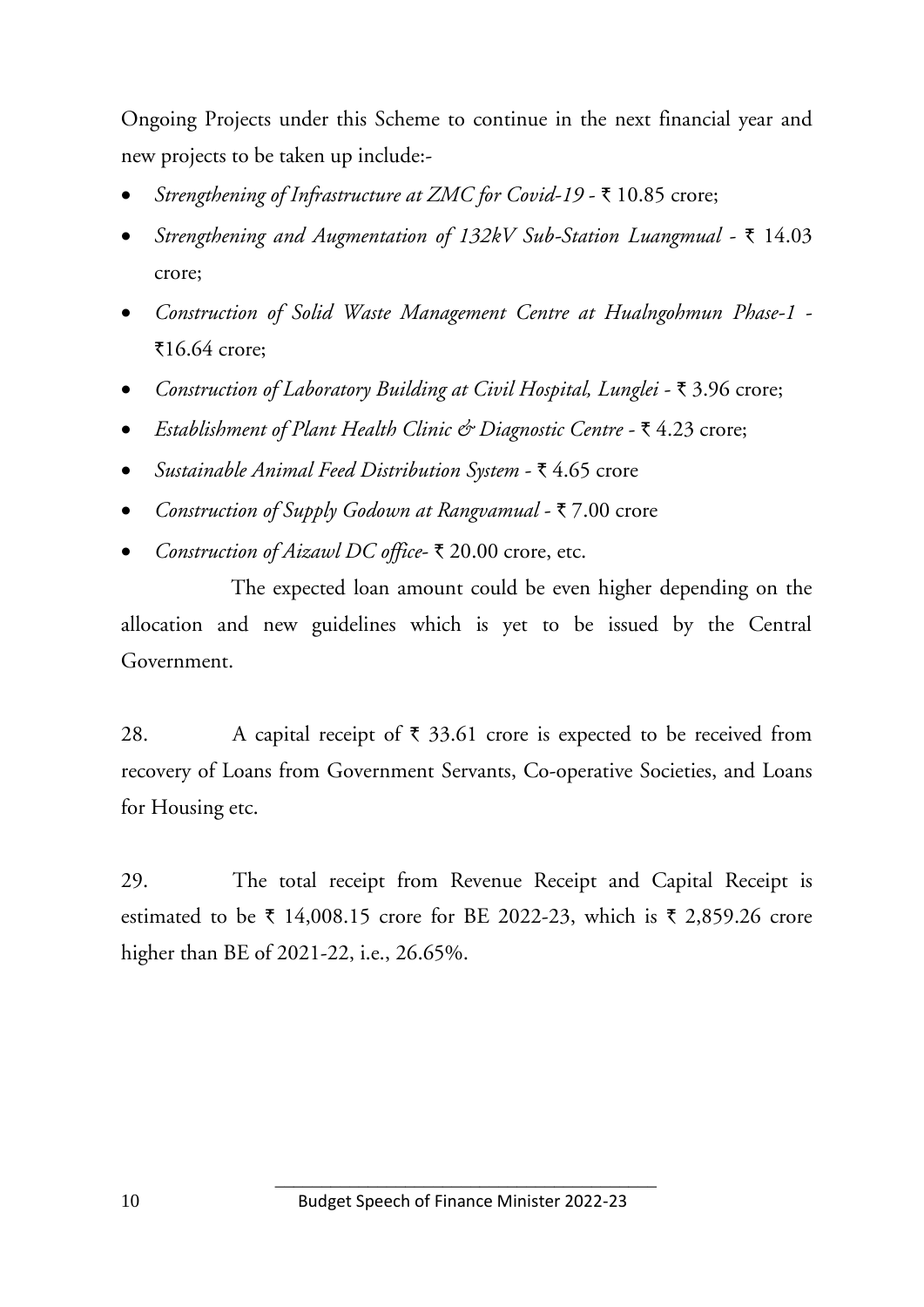#### **II DISBURSEMENTS:**

#### **A. REVENUE EXPENDITURE:**

30. Revenue Expenditures are more or less the same as Operating Expenses and are also used for clearing liabilities. The main scope of Revenue Expenditure includes expenditure on salary of employees, pensionary charges, interest payments, power purchase, water supply, purchase of food grains, and district administration among others. Maintenance cost of infrastructure projects which were already commissioned by the State Government is also covered under Revenue Expenditure. Further, certain Ministries of the Govt. of India have ceased to release salary portion of those employees whose engagements and salaries were paid from CSS Schemes; and the State has to bear their salaries until the Scheme is terminated.

31. The Revenue Expenditure for the year 2022-23 is estimated to stand at ₹ 10,006.51 crore, which is 8.57% higher than BE 2021-22 and accounts for 71.43% of the total Budget Estimate of  $\bar{\tau}$  14,008.15 crore.

32. For the purpose of compensation to the victims of crime or their dependents, ` 1.00 crore is earmarked for *Crime Victims Compensation Fund,* which is to be established in the coming year.

#### **B. CAPITAL EXPENDITURE:**

33. Capital Expenditure is an expense made towards creation or improvement of long-term assets such as infrastructure, lands and buildings, roads and bridges, investment in reserve funds, etc. Hon'ble Speaker Sir, for Financial Year 2022-23, we have earmarked a total amount of  $\bar{\tau}$  4,001.64 crore for Capital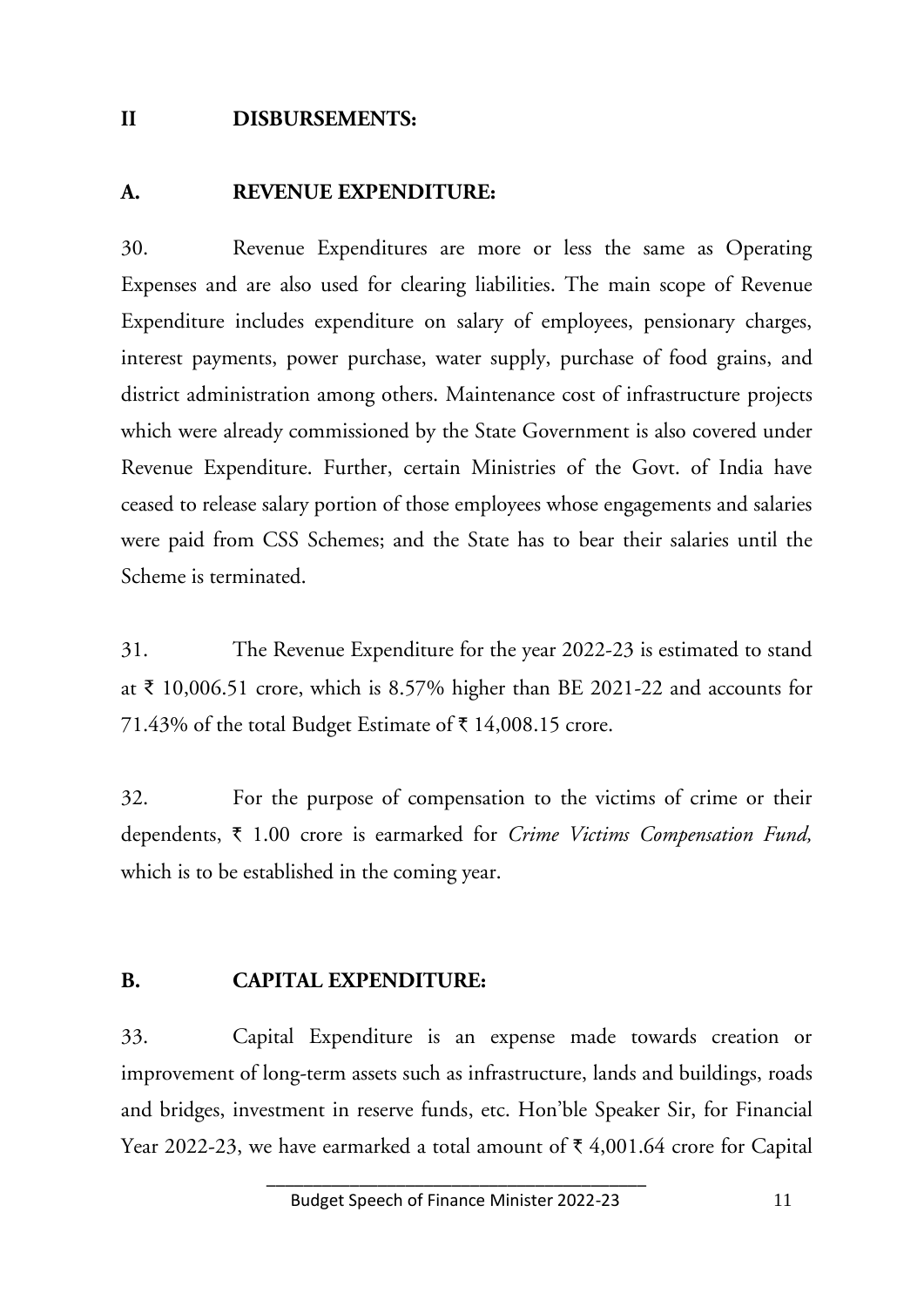Expenditure which is 28.57% of the total estimated expenditure.

34. The Net estimated expenditure for 2022-23 including Revenue and Capital, that corresponds to the total estimated receipts comes to  $\bar{\tau}14,008.15$ crore.

#### **III. SECTORAL ALLOCATIONS:**

#### **A. General Services Sector:**

35. Hon'ble Speaker sir, socio-economic change is an ever on-going process and to keep up with this the State has to balance its law and order, financial management and public administration among others. The general organs of the States like legislature, general administration and district administrations, election, fiscal services, home etc. come under this sector. I put aside a sum of ₹ 4,983.84 crore (₹ 3,671.34 crore for Revenue Section and  $\text{\textsterling}1,312.50$  crore for Capital Section) which is 35.58% of the total Budget.

#### **B. Social Services Sector:**

36. A sum total of  $\bar{\tau}$  4,466.03 crore ( $\bar{\tau}$  3,952.06 crore for Revenue portion and  $\bar{\tau}$  513.97 crore for Capital portion) which is 31.88% of the total Budget will be allocated for this Sector which will be assigned for promoting quality education, improving healthcare facilities, extending water supply and sanitation services, robust local administration and district councils, social services, etc.

 $\overline{\phantom{a}}$  , and the contract of the contract of the contract of the contract of the contract of the contract of the contract of the contract of the contract of the contract of the contract of the contract of the contrac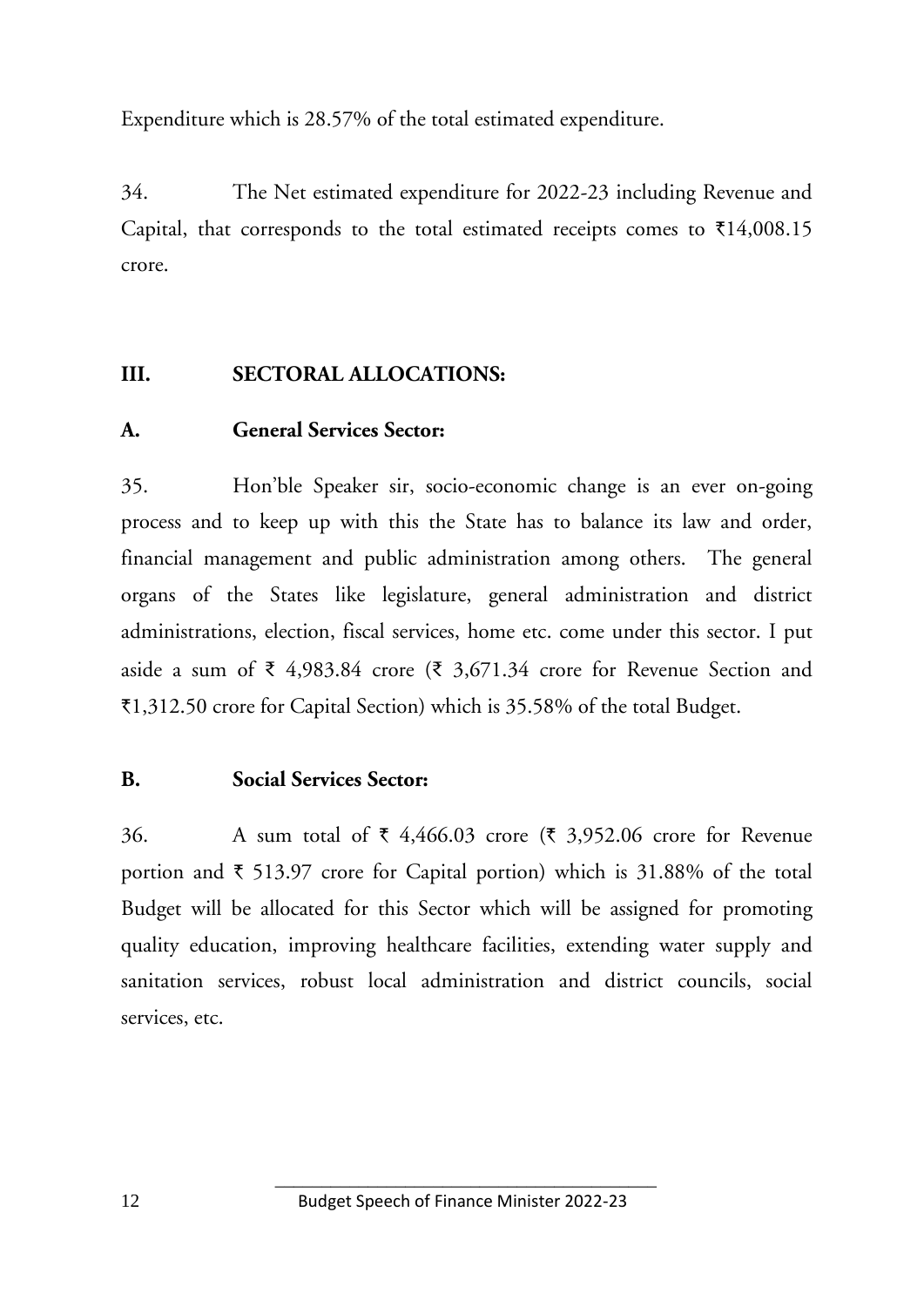#### **C. Economic Services Sector:**

37. Hon'ble Speaker, taking into serious consideration, factors such as food security, upliftment of rural areas, improved information technology, promotion of industries, sustainable environment, etc., I allocate a sum of  $\text{\textsterling}3,401.78$  crore ( $\text{\textsterling}2,565.11$  crore from Revenue Section and  $\text{\textsterling}836.67$  crore from Capital Section) for this sector. The allocated amount forms 24.28% of the total Budget.

#### **IV. OTHER IMPORTANT ALLOCATIONS:**

38. Hon'ble Speaker Sir, to promote sustainable and inclusive growth, I commit to allocate a total amount of ₹ 700.00 crore under Socio-Economic Development Policy (SEDP). Out of the total amount of ₹ 700.00 crore, ₹350.00 crore will be exclusively used for Family Development Schemes, ₹ 100.00 crore as untied SEDP and ₹ 200.00 crore will be kept aside for Counterpart Funding and the remaining ₹ 50.00 crore for Road Maintenance.

39. To give the highest support and prepare our brilliant young generation for the All India Service and Central Civil Service Examinations, I propose to set aside an amount of ₹ 2.60 crore under Mizoram Youth Commission for sponsorship of 40 top aspirants for IAS Coaching and 100 aspirants for Mega Hybrid Coaching. The selection process will be done through competitive exam conducted by Mizoram Youth Commission.

40. Hon'ble Speaker Sir, as much as I desire to increase the MLA Local Area Development Fund, I propose the same amount as BE 2021-22 which is  $\bar{c}60.00$  crore keeping in mind the tense financial situation of the State.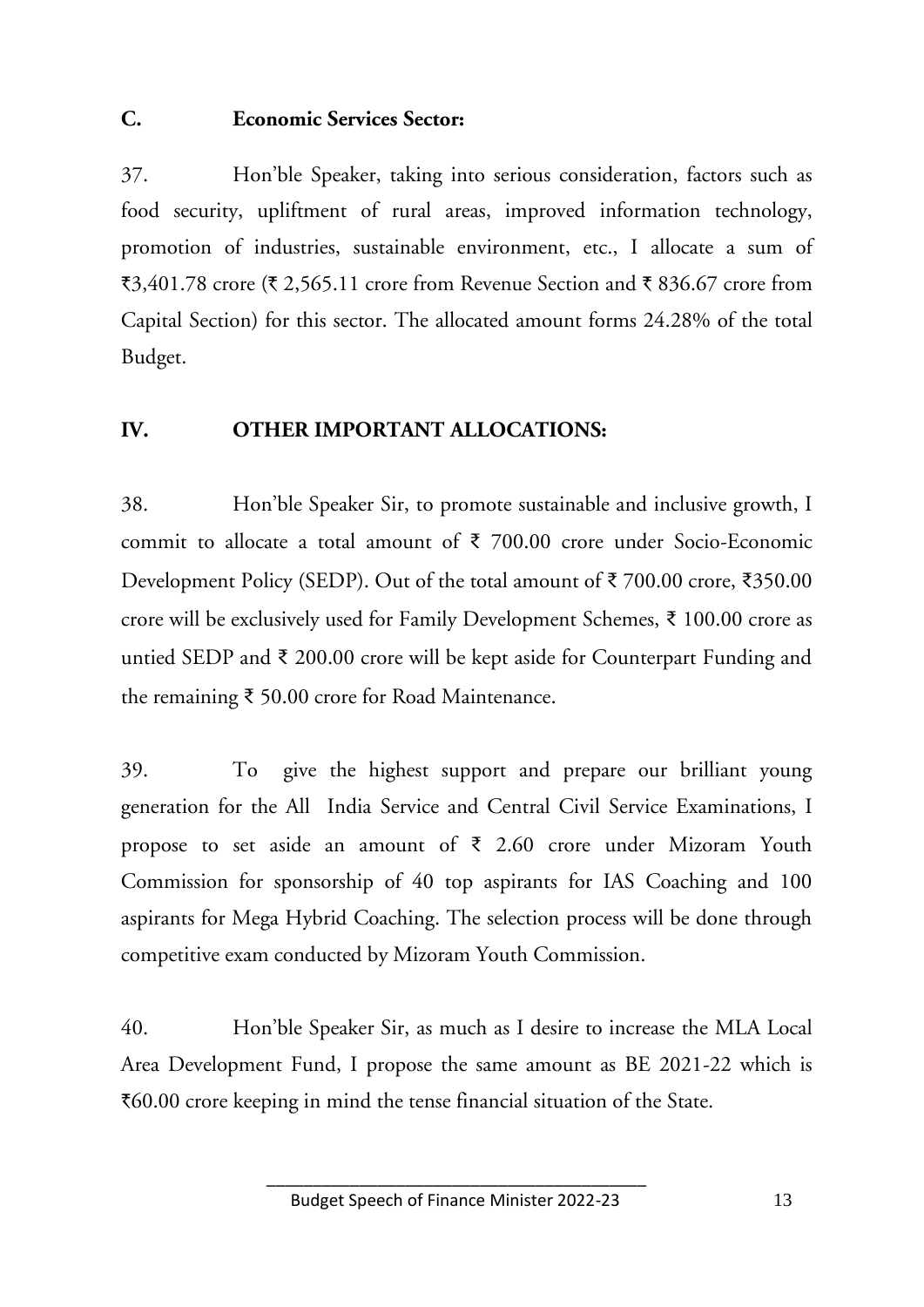41. For the three Autonomous District Councils in Mizoram, I have earmarked  $\bar{\tau}$  492.03 crore for BE 2022-23, which is 9.08% higher than B.E 2021-22.

42. To address the local needs and issues as part of inclusive growth and development, I am happy to state that Lunglei Municipal Council will be functioning very soon. Accordingly, we have earmarked a token amount of only `80.00 lakh which may be further increased as required.

43. I also propose to set aside  $\bar{\tau}$  6.01 crore for Sinlung Hills Council and `2.14 crore for Sialkal Range Development Council for BE 2022-23.

#### **V. CHARGED AND VOTED EXPENDITURE:**

44. The gross estimated expenditure for the year 2022-23 is  $\bar{\tau}$  14,190.15 crore. The net estimated expenditure will be  $\bar{\tau}$  14,008.15 crore after deduction of ` 182.00 crore in respect of recoveries for purchase of foodstuff and stores under FCS&CA Department, PWD and Printing & Stationeries Department, and the net estimated expenditure would correspondingly match the estimate of receipt.

45. Out of the gross estimated expenditure,  $\bar{\tau}$  1,899.52 crore would come under Charged Expenditure, and a gross amount of  $\bar{\tau}$  12,290.63 crore (including deduct recoveries) would come under Voted Expenditure, which requires sanction of this august House.

#### **VI. SUPPLEMENTARY DEMAND FOR GRANTS:**

46. Sir, Supplementary Demands for Grant of  $\bar{\tau}$  6,025.44 crore will be required under Revised Estimates. I, therefore, seek the approval of the House for

 $\overline{\phantom{a}}$  , and the contract of the contract of the contract of the contract of the contract of the contract of the contract of the contract of the contract of the contract of the contract of the contract of the contrac